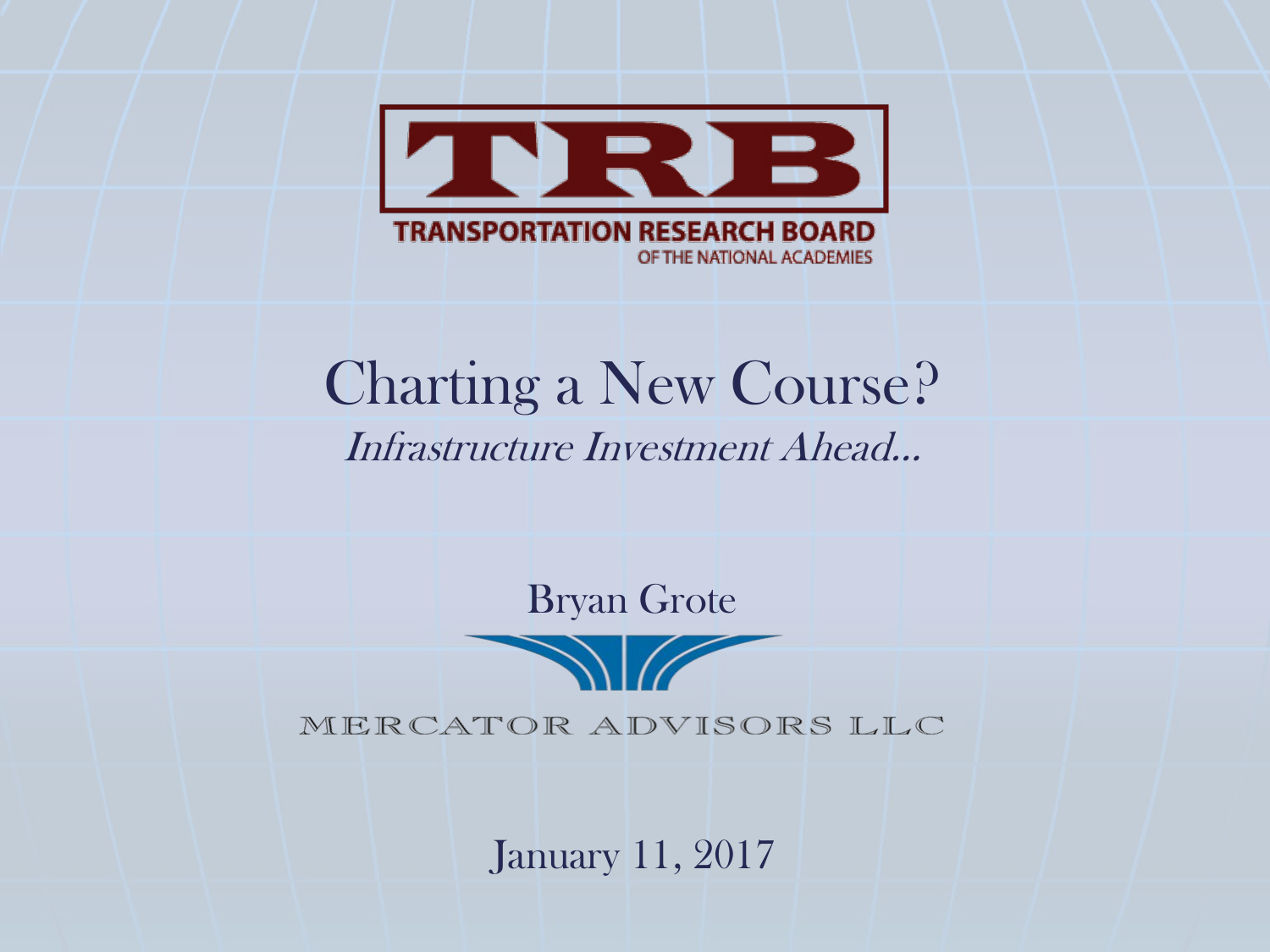# What is the "Infrastructure Plan?"

#### **Potential Federal Incentives**

- Investment Tax Credits? Wilbur Ross (Commerce), Peter Navarro (NTC)
- National Infrastructure Bank? Steven Mnuchin (Treasury)
- Other Proposals?
	- Performance Grants, Private Activity Bonds, Tax Credit Bonds, Regulatory Reforms, etc.

#### **What is being incentivized?**

- State/ local and private investment in the "right" projects
	- Revenue generating projects, especially P3s
- What about other projects (state of good repair)?
	- Many public infrastructure projects cannot be readily monetized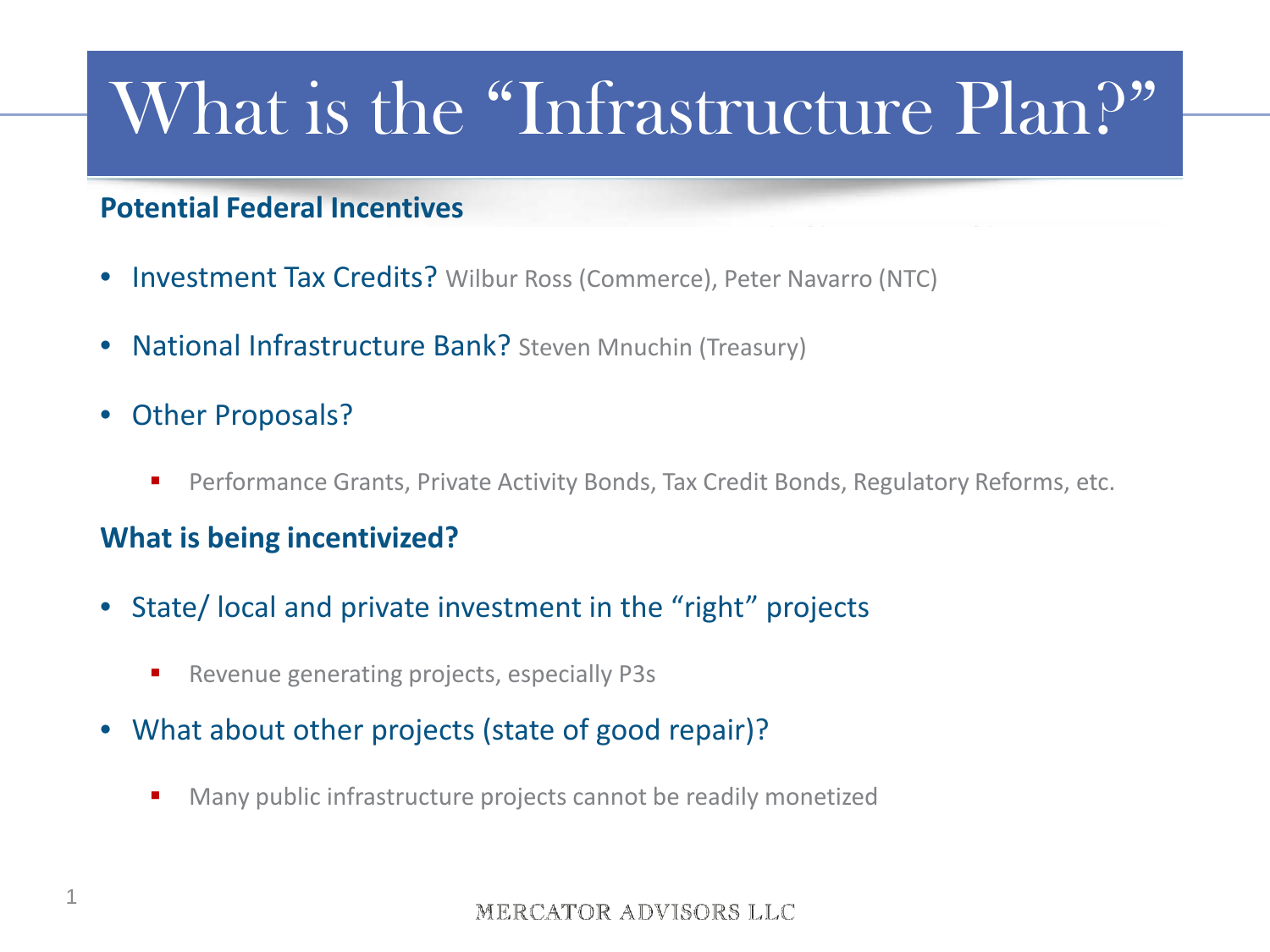# Public Infrastructure Investment in Context

• Net non-defense public investment at 0.6% of GDP in 2015, down from 2.6% in 1970



urce: Bureau of Economie Analysis; Hutchins Center on Fiscal & Monetary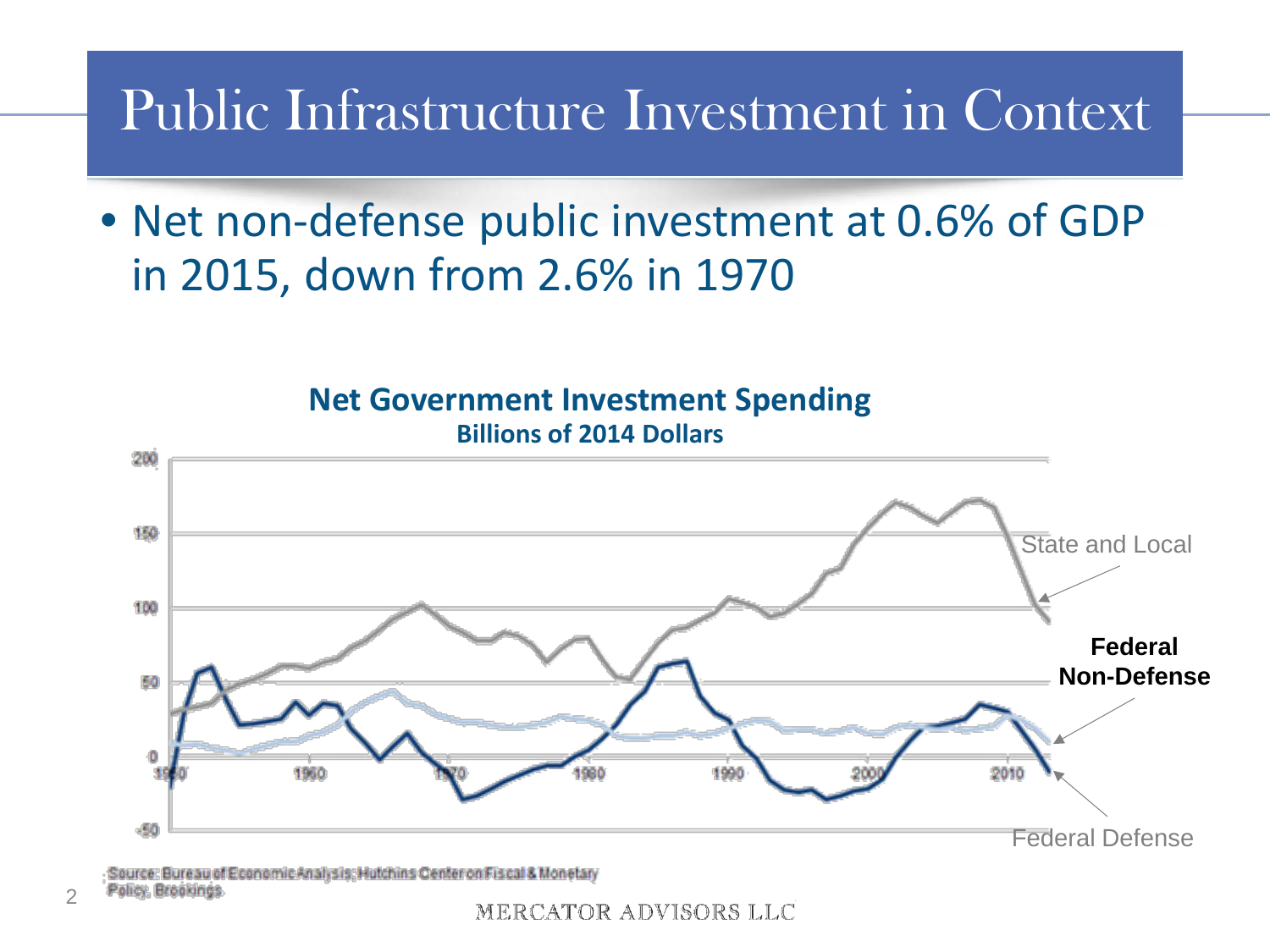# US Infrastructure Spending

## **Total Public and Private**



## **Public Spending Only**



- Total physical infrastructure investment about \$265 billion in 2015
- Public physical infrastructure investment about \$168 billion in 2015

Source: UBS Research, Q-Series: How could a new wave of infrastructure spending impact the construction sector?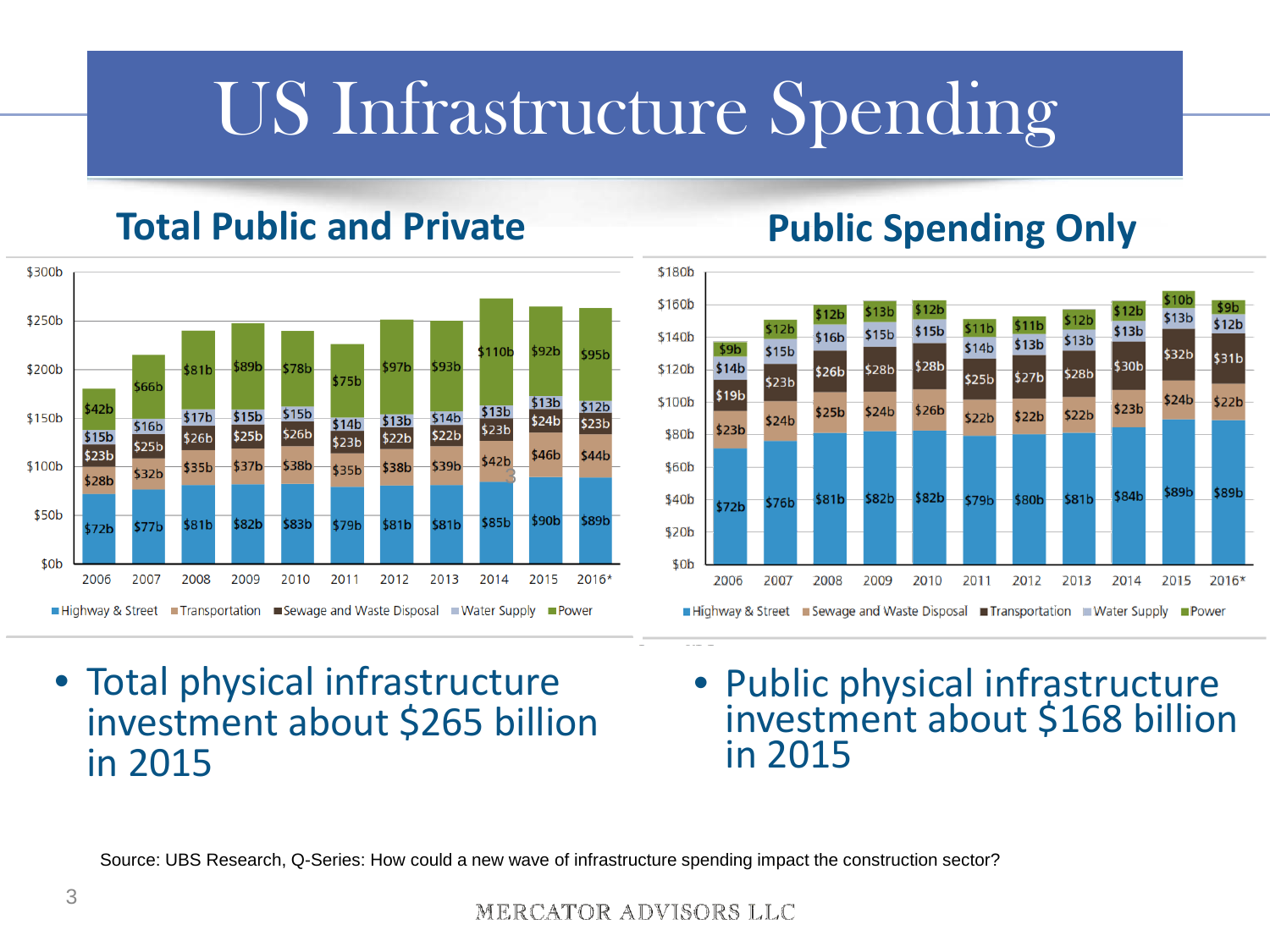## Incremental Infrastructure Investment Scenarios



Source: UBS Research, Q-Series: How could a new wave of infrastructure spending impact the construction sector? Note: "Current" spending includes the public Highway & Street, Transportation, Sewage & Waste, and Water Supply categories of Non-Residential construction. Estimates are grown at a 2% rate for inflation \* Trailing 12 months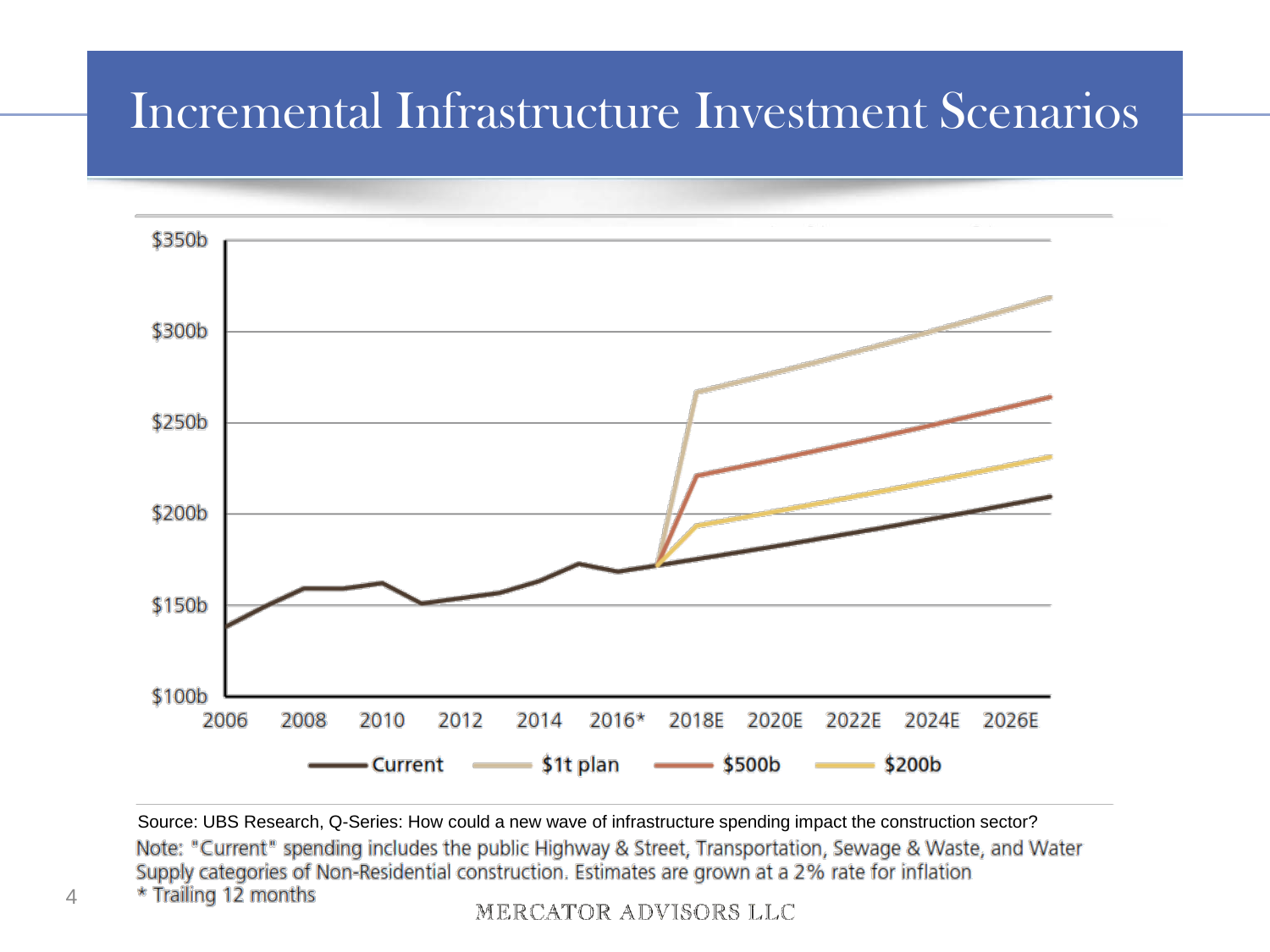# Constraints on Infrastructure Investment Growth

• Planning & Permitting (Governance Challenge)

- $\blacksquare$  How many projects can be teed up for funding / financing?
- Willingness to pay/raise direct user fees and taxes
- Federal fiscal trend is dire (financing over funding)

**Relatively few projects can generate adequate returns for private financing (P3 = project pipeline problem)**

## **Sourcing of capital (debt or equity) is NOT a significant constraint**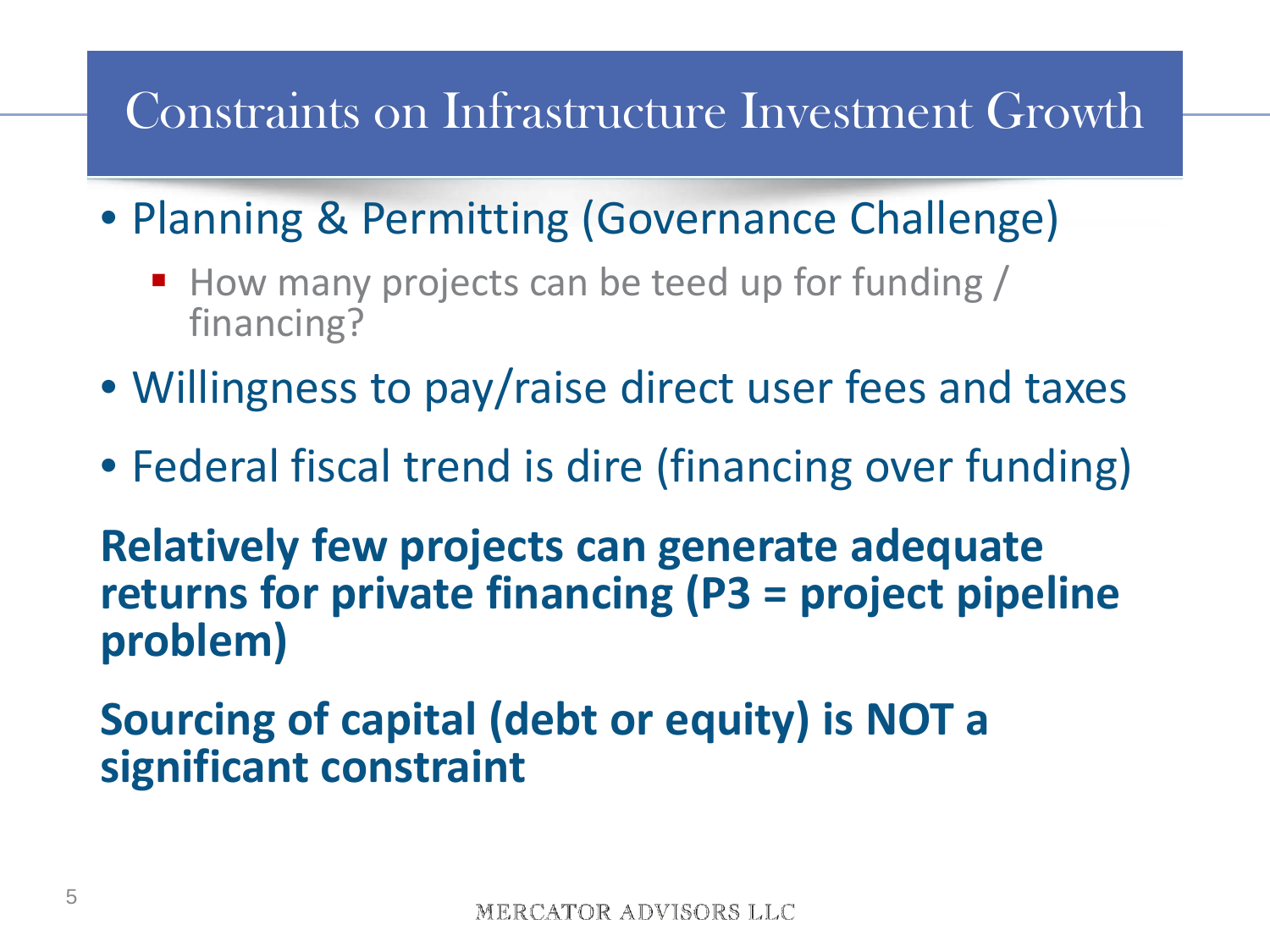## Highway P3 Projects by Year (\$ in Millions)



MERCATOR ADVISORS LLC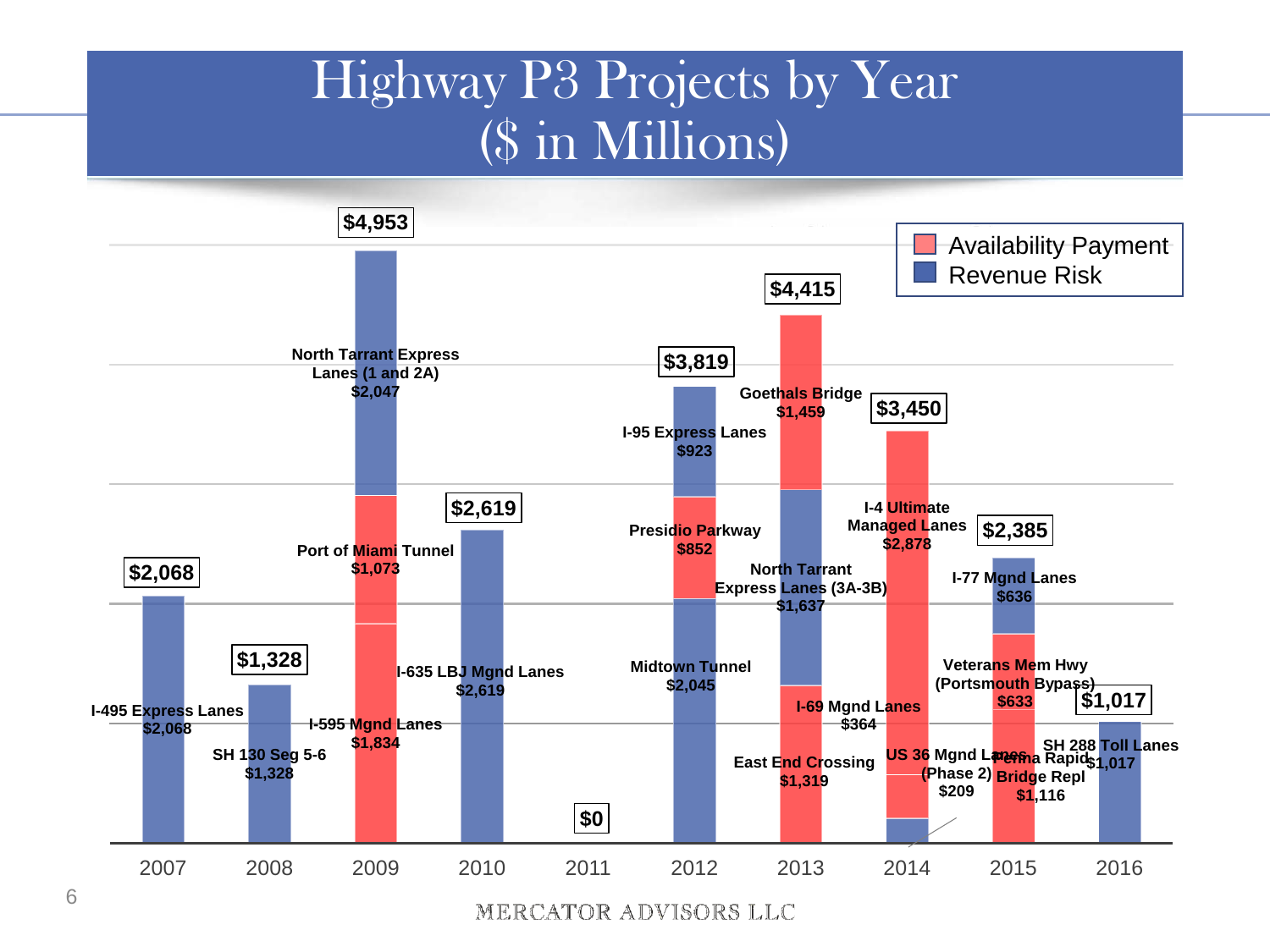# Capital Structure by P3 Type

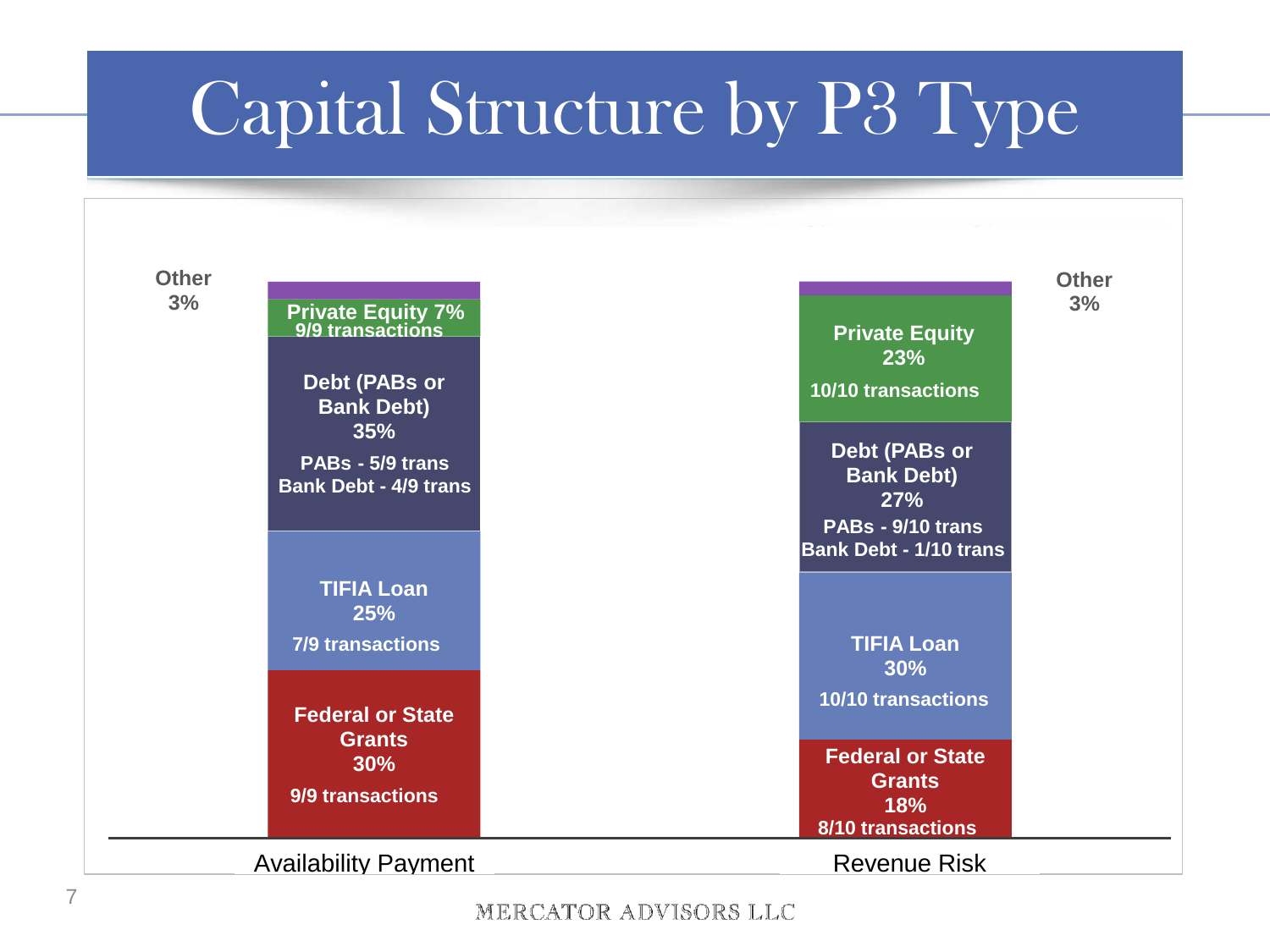## 2014 Capital Outlays for Highways  $(\text{Total} = $107 \text{ Billion})$



Sources: Highway Statistics, Table HF-10; Bond Buyer Annual Statistics; FY 2016 Budget, DOT Appendix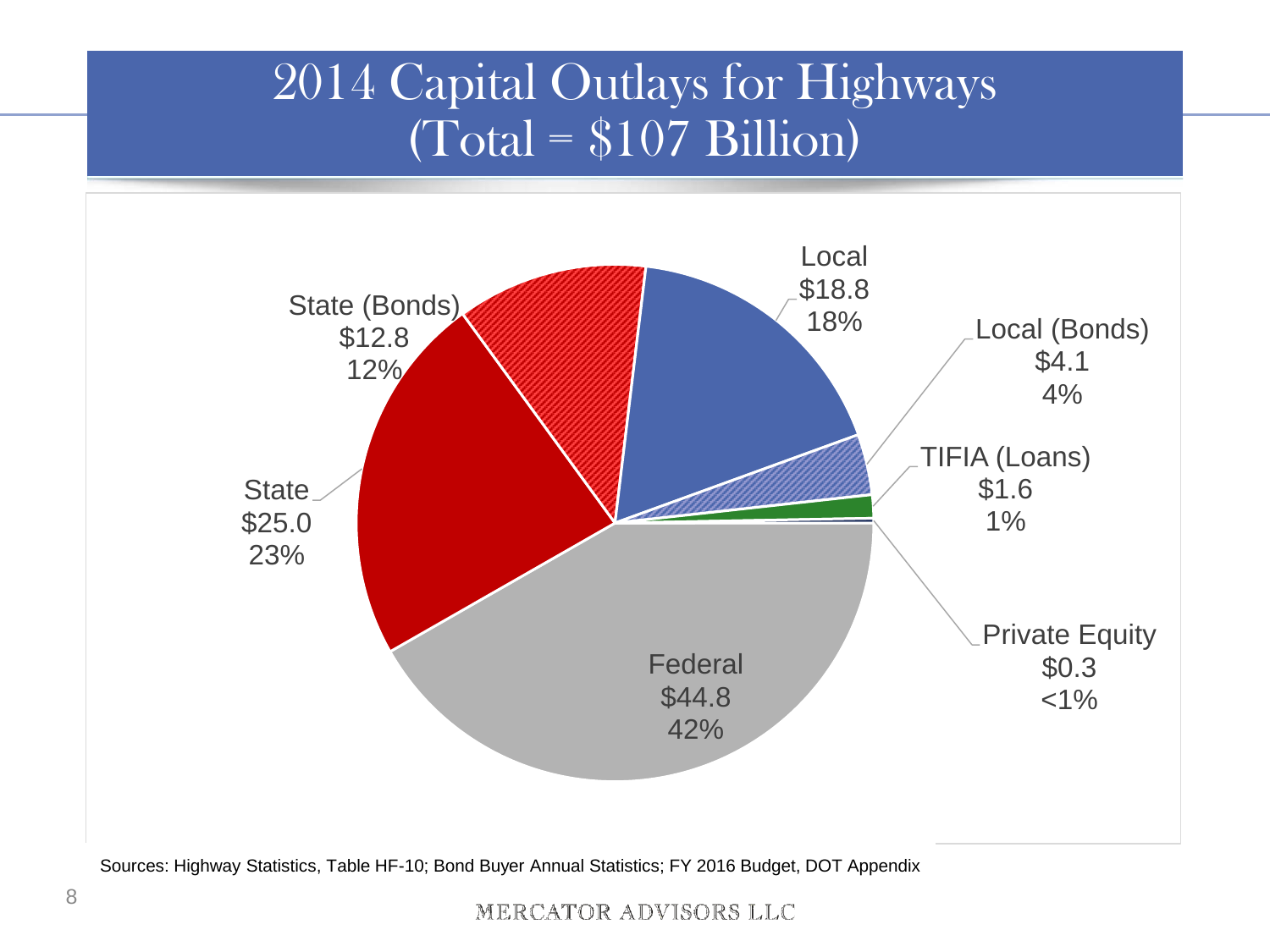# Evaluating Potential Federal Incentives

## **Mechanics**

- Type of incentive
	- Grant program, tax incentive, credit assistance, regulatory relief
- Targeted projects
	- Infrastructure sector, eligibility of projects (including P3 vs. public)
- Level of subsidy (financial benefit)

## **Budget Impact**

• Cost of subsidy (budget score)

## **Considerations**

- Technical feasibility
- Political feasibility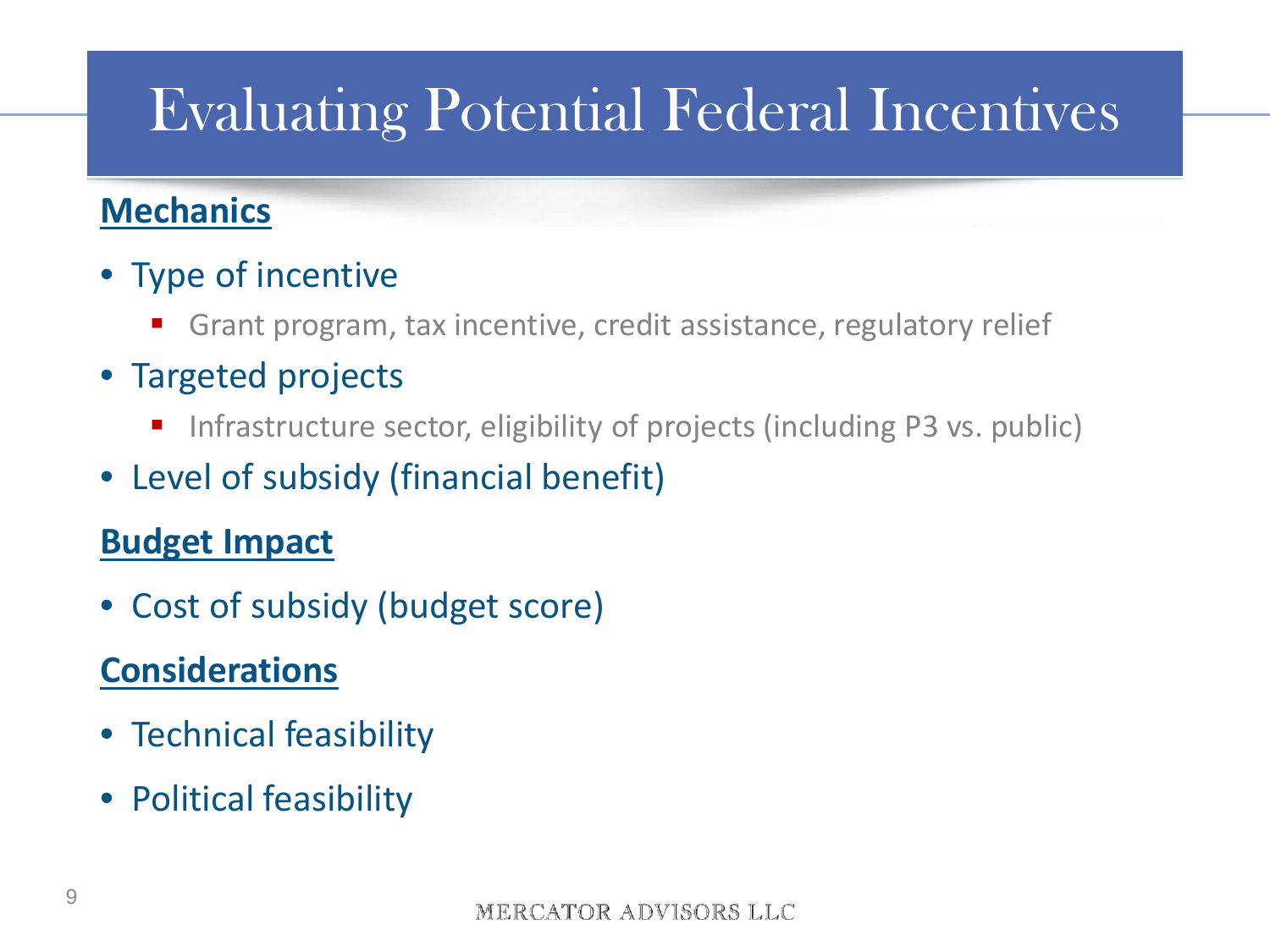## Investment Tax Credits (ITCs) Navarro-Ross Example

### **Mechanics**

- Equity-based credits set at percentage of private equity
- Paid out to investors at project delivery or over a few years

#### **Budget Impact**

- Tax expenditures (foregone receipts) over 10 years
- Relatively high for ITCs (without reliance on dynamic scoring)

#### **Considerations**

• Do federal tax credits displace or supplement private financial equity?

#### **Bottom Line: Potentially meaningful financial subsidy (15 to 20% NPV) for small sliver of public infrastructure (P3 projects with private equity)**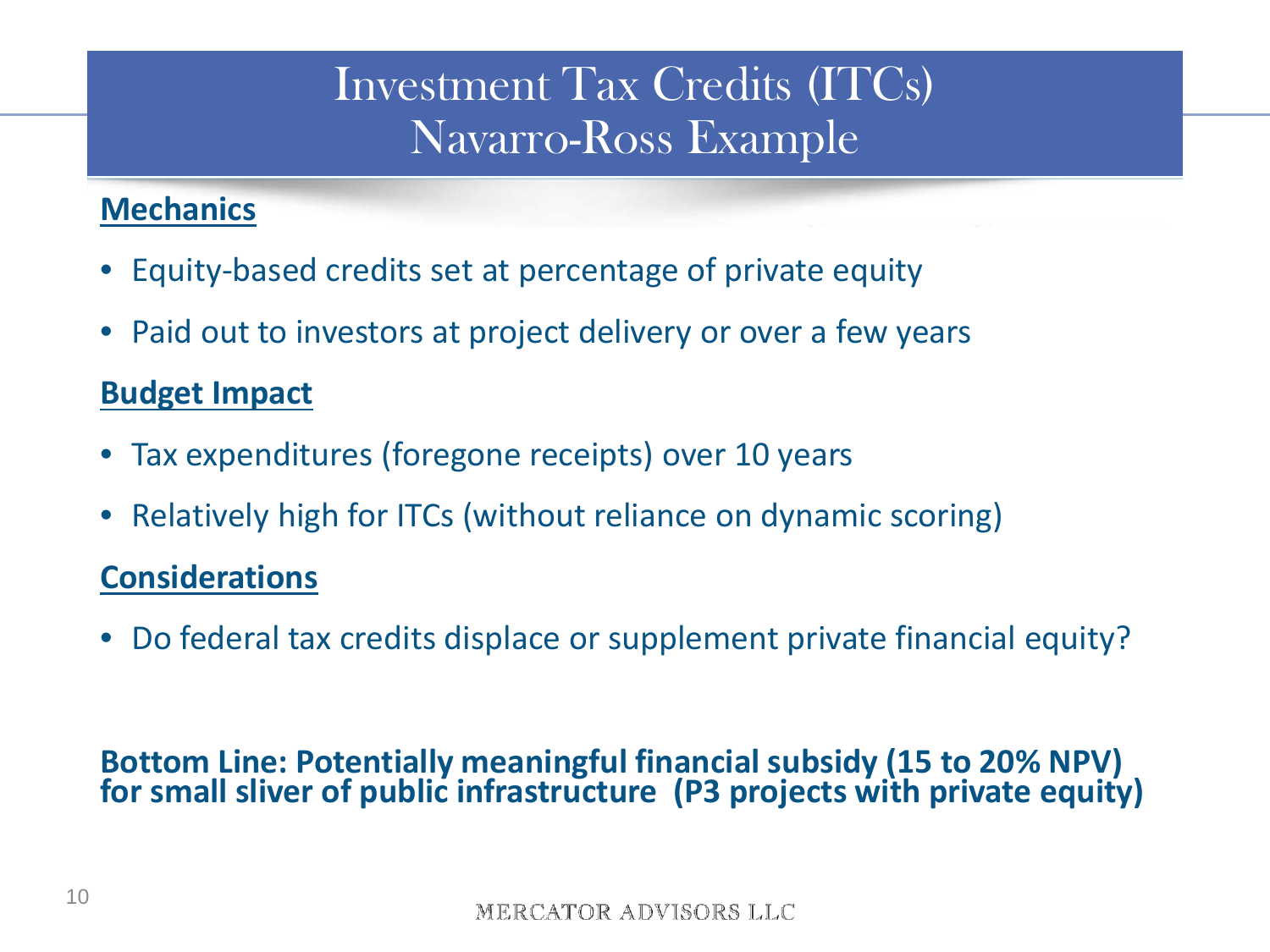## Tax Credit Bonds (TCBs) AFF bonds / TRIP bonds

### **Mechanics**

- Debt-based credits attached to bonds to reduce or eliminate interest expense
- Paid out to investors over term of bonds (up to 35 years)

### **Budget Impact**

- Tax expenditures (foregone receipts) over 10 years
- Relatively low for TCBs, approximately 20%-30% of authorized volume

#### **Considerations**

• Are federal tax credits liquid / marketable over long term?

## **Bottom Line: Potentially very large financial subsidy (50-60% NPV) for broad segment of public infrastructure (both P3 and governmental projects)**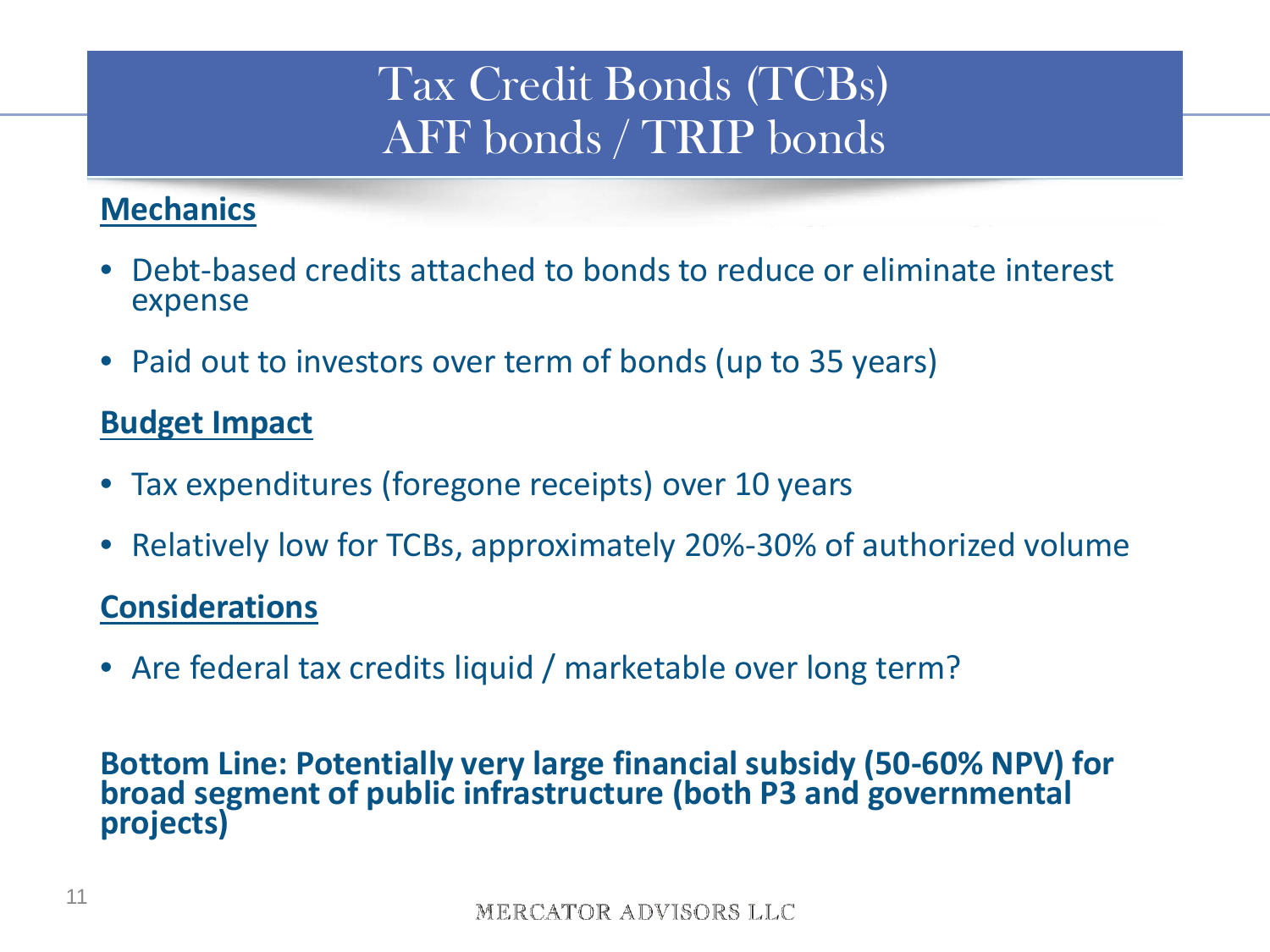## Quantification of Investment Initiatives (\$ in Billions)

| <b>Potential Incentive</b>                                       | <b>Potential</b><br><b>Program</b><br><b>Volume</b> | <b>Estimated</b><br><b>Budget Cost</b> | <b>Net</b><br><b>Investment</b><br><b>Effect</b> |
|------------------------------------------------------------------|-----------------------------------------------------|----------------------------------------|--------------------------------------------------|
| "Performance" (P3) Grants                                        | \$20                                                | \$20                                   | \$90                                             |
| <b>Qualified Private Activity Bonds</b><br>(QPIBs)               | 100<br>(no formal cap)                              | 5                                      | 70<br>(net)                                      |
| <b>Tax Credit Bonds</b><br>(AFF Bonds / TRIP Bonds)              | 100                                                 | 20                                     | 100                                              |
| <b>Federal Infrastructure</b><br><b>Service Contracts (FISC)</b> | 60                                                  | $\bf{0}$                               | 40<br>(net)                                      |
| National Infrastructure Fund<br>or Lending Authority             | 100                                                 | 10                                     | 275<br>(net)                                     |
| <b>Total</b>                                                     | 380                                                 | 55                                     | 575                                              |